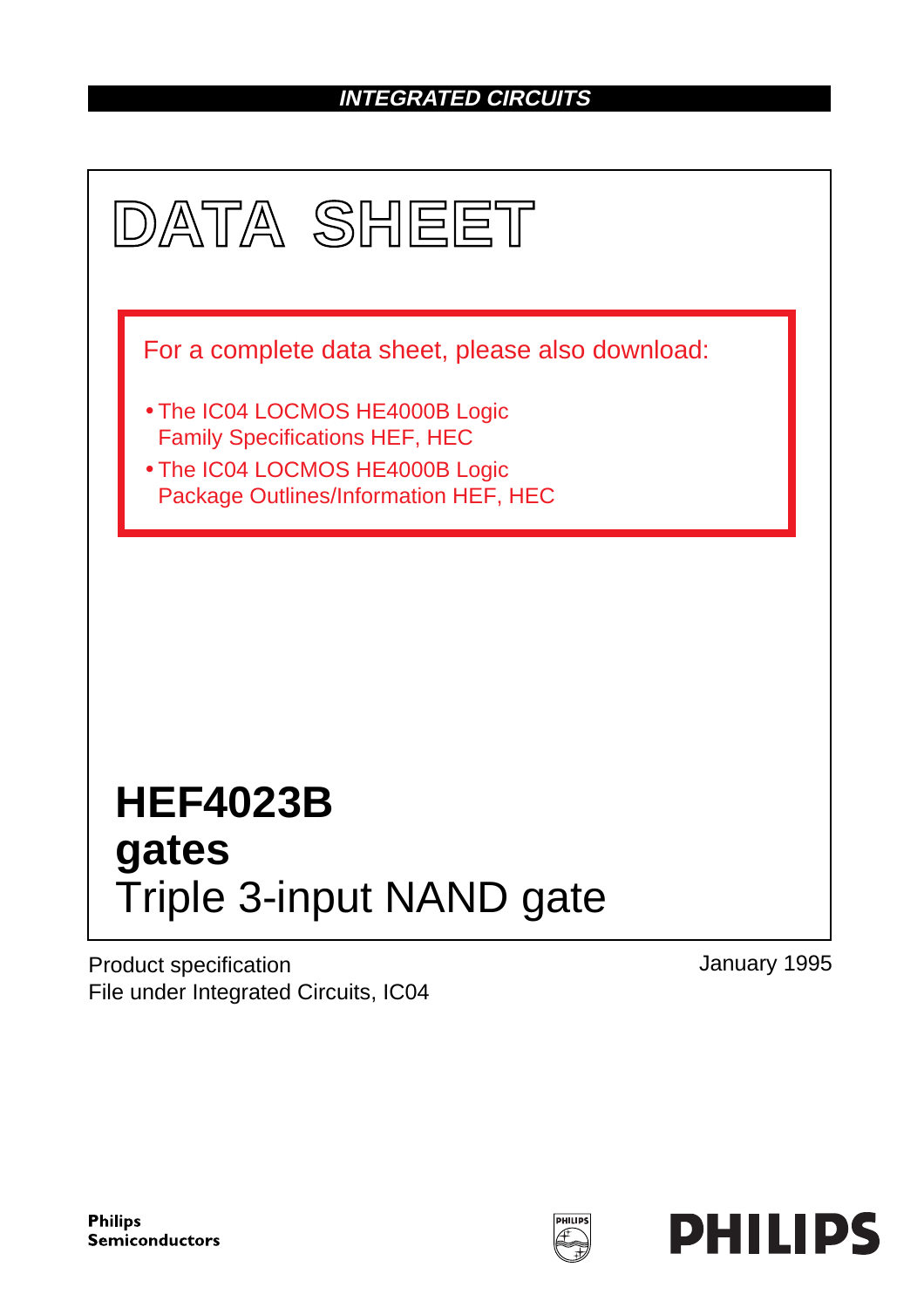### **Triple 3-input NAND gate HEF4023B**

## **gates**

#### **DESCRIPTION**

The HEF4023B provides the positive triple 3-input NAND function. The outputs are fully buffered for highest noise immunity and pattern insensitivity of output impedance.



#### **FAMILY DATA, IDD LIMITS category GATES**

See Family Specifications